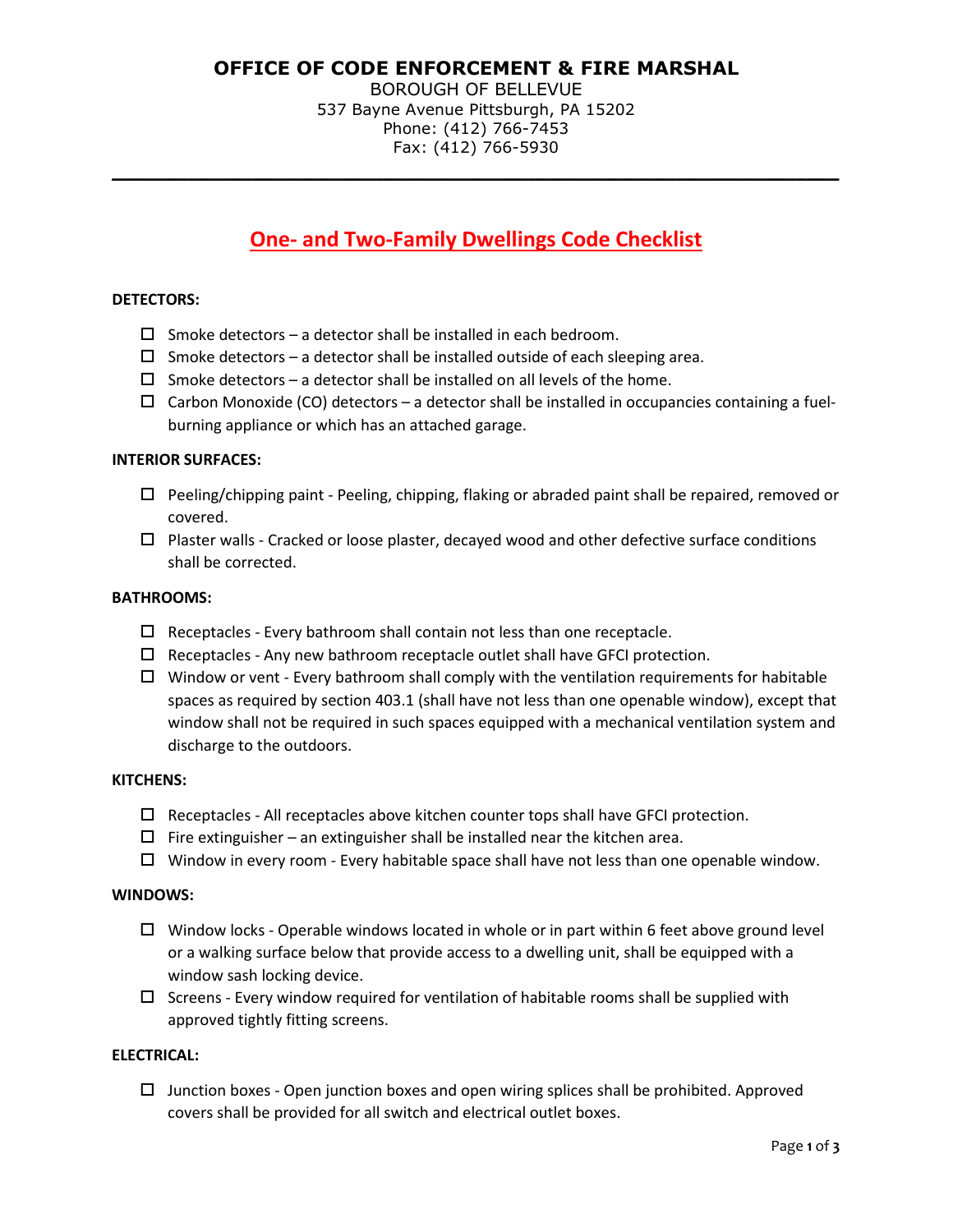$\Box$  2 Outlets - Every habitable space shall contain not less than two separate receptacle outlets.

## **PLUMBING:**

 $\Box$  Plumbing - Plumbing fixtures shall be maintained in a safe, sanitary and functional condition.

#### **EXTERIOR:**

- $\Box$  Address numbers buildings shall have approved address numbers placed in a position to be plainly legible and visible from the street or road fronting the property. These numbers shall contrast with their background. Address numbers shall be Arabic numerals or alphabet letters. Numbers shall be not less than 4 inches in height with a minimum stroke width of 0.5 inch
- $\Box$  Garbage Cans The owner of every occupied premises shall supply approved covered containers for rubbish, and the owner of the premises shall be responsible for the removal of rubbish.
- $\Box$  Sidewalks, walkways, stairs, driveways, parking spaces and similar areas all shall be kept in a proper state of repair and maintained free from hazardous conditions.
- $\Box$  Exterior Coating peeling, flaking and chipped paint shall be eliminated, and surfaces repainted.
- $\Box$  Exterior walls exterior walls shall be free from holes, breaks, and loose or rotting materials; and maintained weatherproof and properly surface coated where required to prevent deterioration.
- $\Box$  Foundation walls foundation walls shall be maintained plumb and free from open cracks and breaks and shall be kept in such condition so as to prevent the entry of rodents and other pests.
- $\Box$  Siding and masonry joints siding and masonry joints, as well as those between the building envelope and the perimeter of windows, doors and skylights, shall be maintained weather resistant and watertight.
- $\Box$  Cornices, corbels, trim cornices, belt courses, corbels, terra cotta trim, wall facings and similar decorative features shall be maintained in good repair with proper anchorage and in a safe condition.
- $\Box$  Structural members structural members shall be maintained free from deterioration, and shall be capable of safely supporting the imposed dead and live loads
- $\Box$  Windows & skylights every window, skylight, door and frame shall be kept in sound condition, good repair and weather tight.
- $\Box$  Stairways, Deck, Porch & Balcony every exterior stairway, deck, porch and balcony, and all appurtenances attached thereto, shall be maintained structurally sound, in good repair, with proper anchorage and capable of supporting the imposed loads.
- $\Box$  Handrails & Guards every handrail and guard shall be firmly fastened and capable of supporting normally imposed loads and shall be maintained in good condition.
- $\Box$  Roof drains, gutters, downspouts, and flashing the roof and flashing shall be sound, tight, and not have defects that admit rain. Roof drainage shall be adequate to prevent dampness or deterioration in the walls or interior portion of the structure. Roof drains, gutters and downspouts shall be maintained in good repair and free from obstructions. Roof water shall not be discharged in a manner that creates a public nuisance.
- $\Box$  Chimney(s) and smokestacks chimneys, cooling towers, smokestacks, and similar appurtenances shall be maintained structurally safe and sound, and in good repair. Exposed surfaces of metal or wood shall be protected from the elements and against decay or rust by periodic application of weather coating materials, such as paint or similar surface treatment.
- $\Box$  Hatchways every basement hatchway shall be maintained to prevent the entrance of rodents, rain, and surface drainage water.